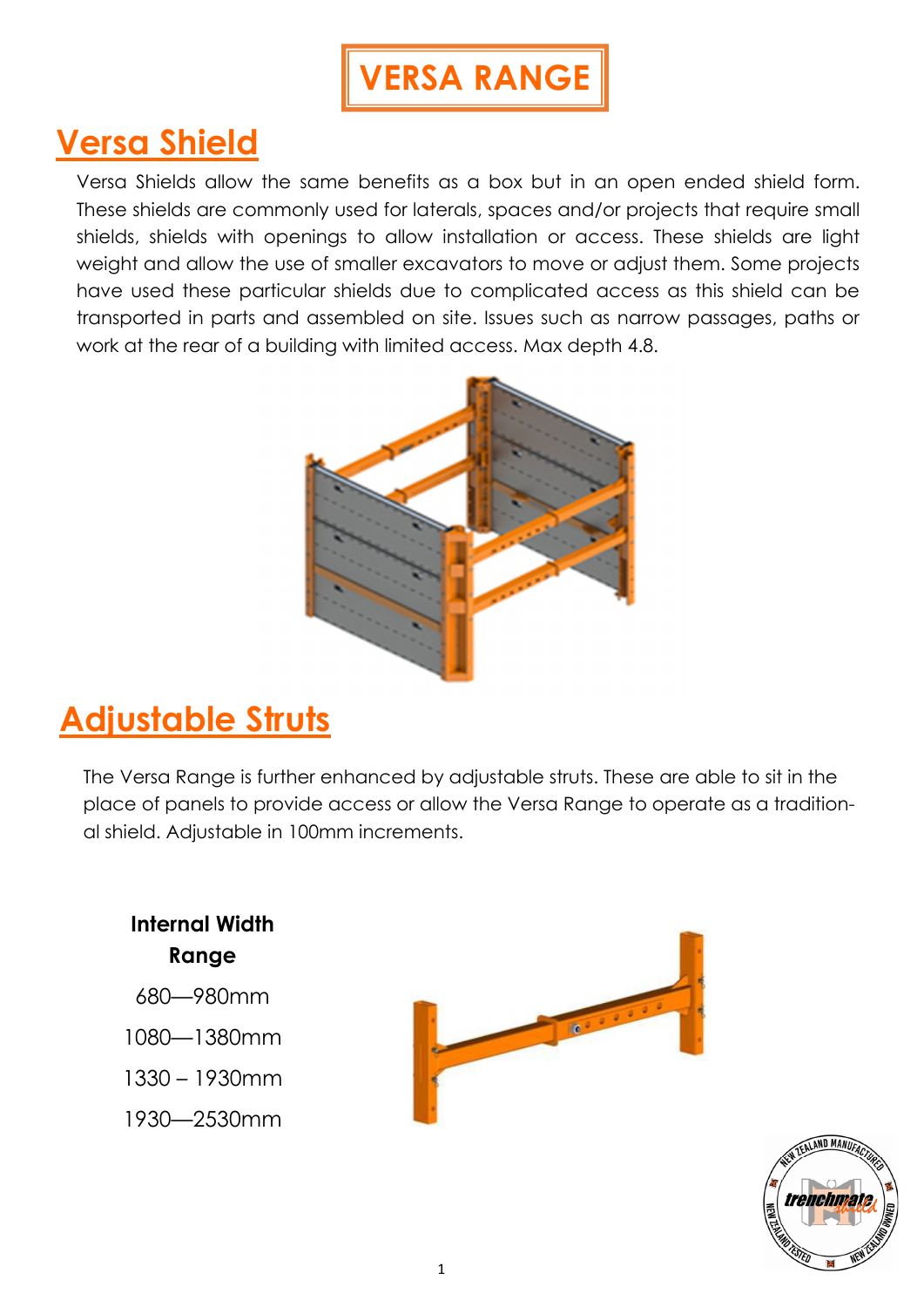## **VERSA BOX**

The Versa Box is commonly used for manholes, laterals, installing or accessing pumps, services, lift wells and more.

Creating a box is as simple as choosing the right Corner Posts to allow the correct depth of your work. Boxes can be connected together to form taller boxes for deeper work.

The next step is to choose the panels and / or strut that allow you sufficient internal space to complete your work. Let us know which panels you would need left out (if any) to allow access or clearance.

Last, choose any accessories that you believe will make your project safer or progress faster. Max depth 7.2m



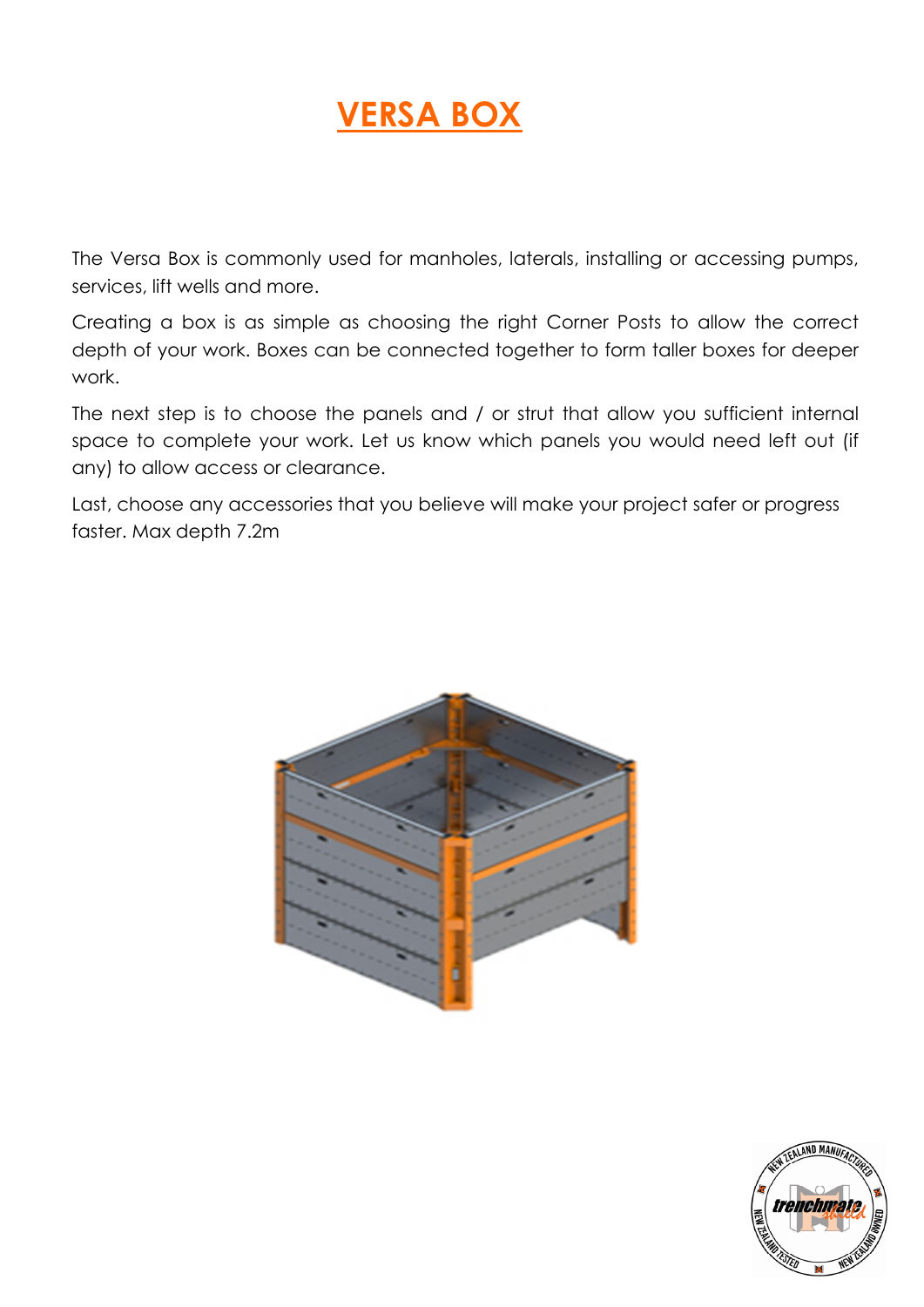The most popular of the Versa range. The Versa Box utilises the panels to enclose all sides in either a square or rectangular box. Perfect for manholes, laterals, shoring around formwork or just providing protection when accessing services or removing previous structures. Panels can be removed to allow access of different heights and locations to make it very versatile and adaptable.

Available in three heights, 1.2m, 1.8m or 2.4m tall but can be stacked to provide shoring protection at 1.8, 2.4, 3.6, 4.2 or 4.8 metre depths. Panel sizes dictate the dimensions and are available from 530mm - 2530mm internal widths. A vast range of Versa boxes can be made up by combining any of the panels available.

Listed below are some of the most popular sizes. Please call us with your unique needs for a solution. All are available in 1.8, 2.4, 3, 3.6, 4.2 and 4.8 metre heights with a selection of panels removed to suit your project.

### **Panels 530 x 900**

Shield internal dimension: 530m Shield external dimension: 800mm Panel Height: 900mm Panel weight: 21.2kg Code: VSP040-09



### **Panels 730 x 900**

Shield internal dimension: 730mm Shield external dimension: 1000mm Panel Height: 900mm Panel weight: 28.7kg Code: VSP060-09



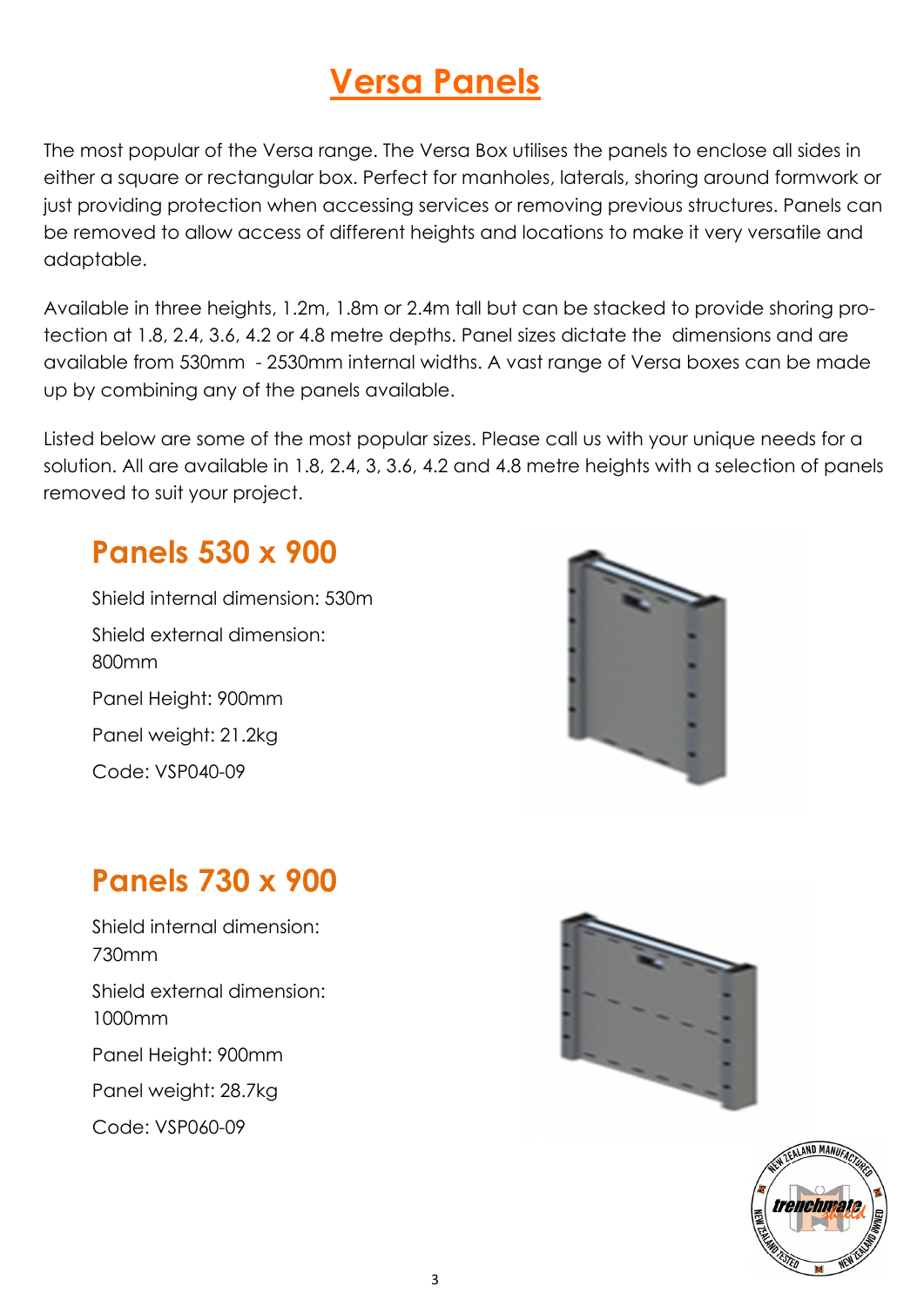### **Panels 880 x 900**

Shield internal dimension: 880mm Shield external dimension: 1150mm Panel Height: 900mm Panel weight: 33.4kg Code: VSP075-09



#### **Panels 1330 x 600**

Shield internal dimension: 1330mm Shield external dimension: 1570mm Panel Height: 600mm Panel weight: 35.2kg Code: VSP120-06



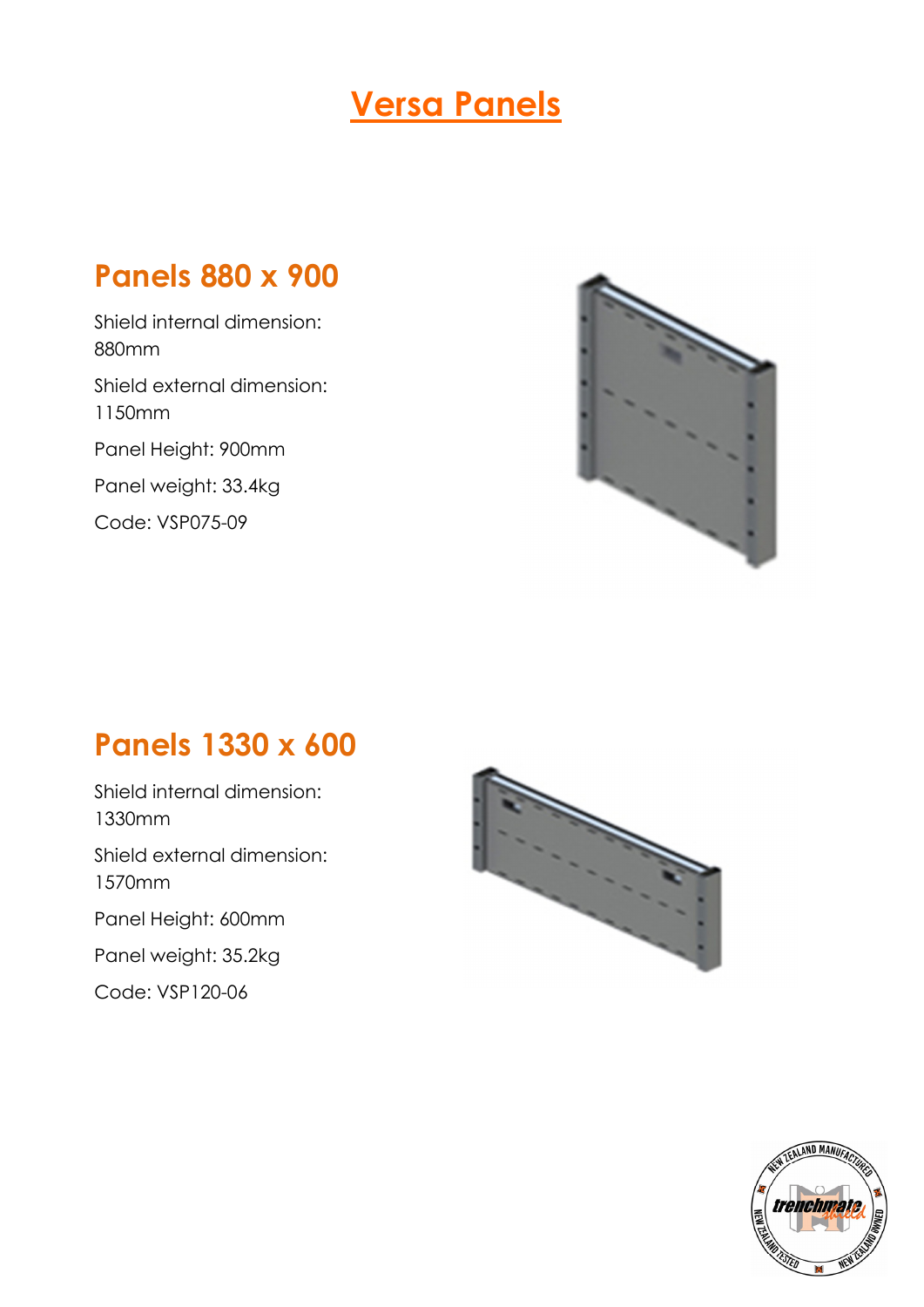### **Panels 1630 x 600**

Shield internal dimension: 1630mm Shield external dimension: 1870mm Panel Height: 600mm Panel weight: 47kg Code: VSP150-06



#### **Panels 1930 x 600**

Shield internal dimension: 1930mm Shield external dimension: 2170mm Panel Height: 600mm Panel weight: 55kg Code: Vsp180-06



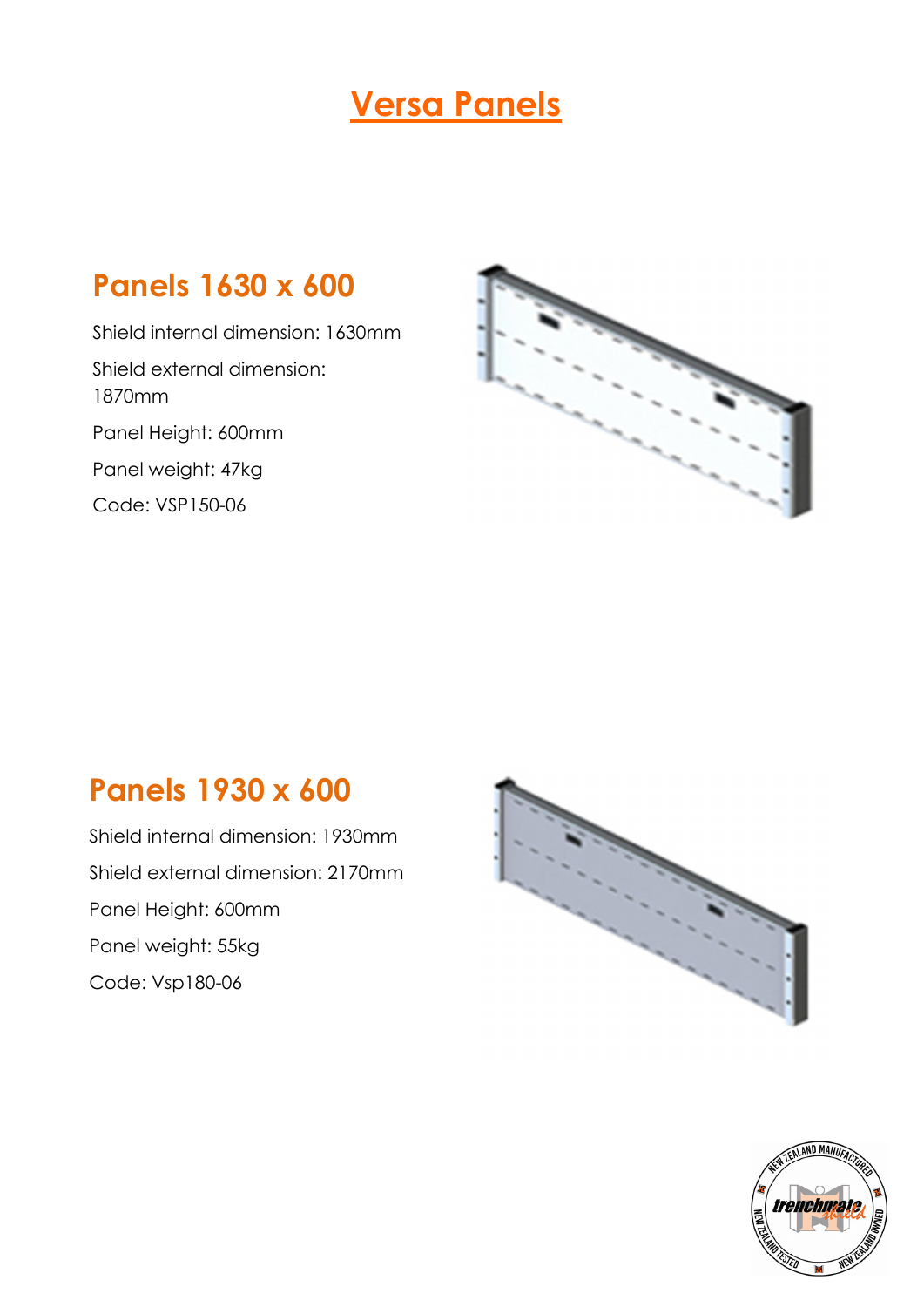#### **Panels 2530 x 600**

Shield internal dimension: 2530mm Shield external dimension: 2770mm Panel Height: 600mm Panel weight: 70kg Code: VSP240-06



#### **Panels 3130 x 600**

Shield internal dimension: 3130mm Shield external dimension: 3430mm Panel Height: 600mm Panel weight: 90kg Code: VSP310-06



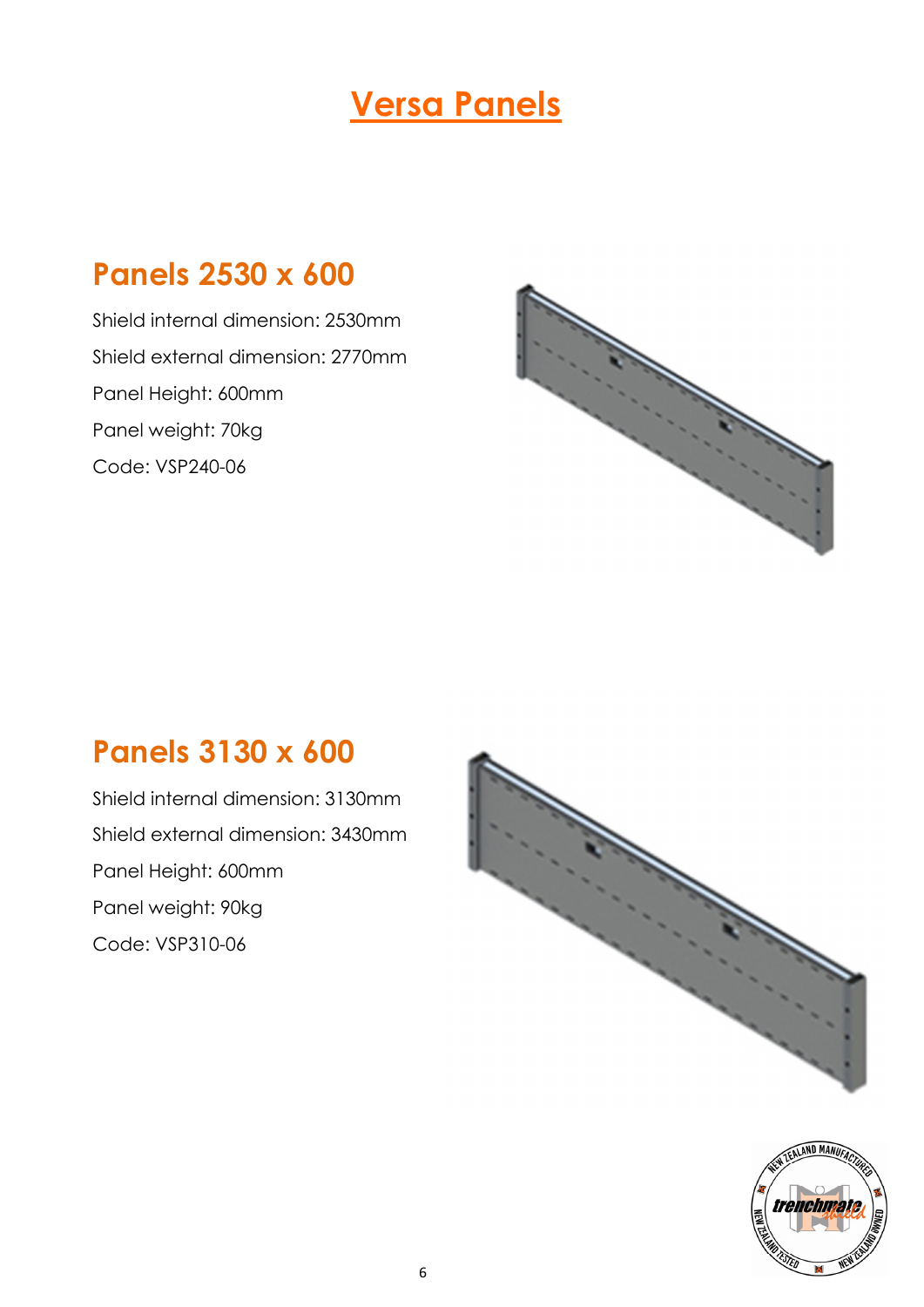## **Versa Shield Props**

Versa Shield props attach to our Versa Shields and allow them to be held up off the trench floor. A skid foot allow the shield to be moved easily and adjustable legs allow variable height.

Adjustable in 100mm increments from 250mm – 1200mm



**Corner Posts**

The Versa Range is set by the heights of the fixing post or legs. These posts come in two base heights, 1.8m which is a maximum of 3 panels high and 2.4m which is a maximum of 4 panels high. These fixing posts can be stacked to give heights of 1.8, 2.4, 3.6, 4.2 and 4.8 metres high.

| Height |        | Weight Max number of panels |
|--------|--------|-----------------------------|
| 1200mm | -39 kg | $\mathcal{L}$               |
| 1800mm | -58 kg | 3                           |
| 2400mm | 78 kg  |                             |